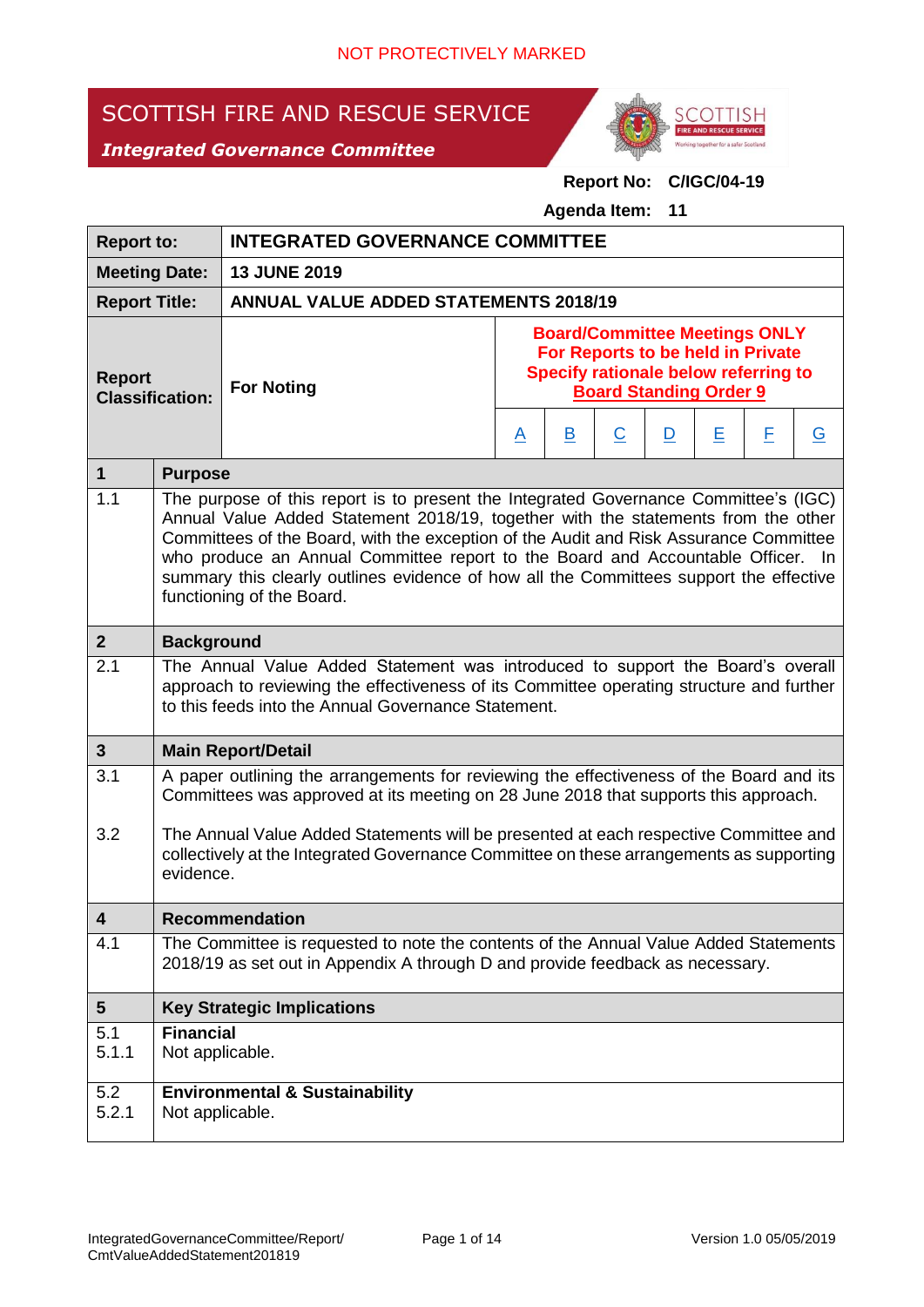| 5.3                     | <b>Workforce</b>                                                                                                                                                                 |  |  |  |  |  |  |
|-------------------------|----------------------------------------------------------------------------------------------------------------------------------------------------------------------------------|--|--|--|--|--|--|
| 5.3.1                   | The IGC review matters that relate to the SFRS workforce cross Committee.                                                                                                        |  |  |  |  |  |  |
| 5.4                     | <b>Health &amp; Safety</b>                                                                                                                                                       |  |  |  |  |  |  |
| 5.4.1                   | This report highlights the importance of an integrated approach towards improving the<br>Health Safety and Wellbeing of all staff.                                               |  |  |  |  |  |  |
|                         |                                                                                                                                                                                  |  |  |  |  |  |  |
| 5.5                     | <b>Training</b>                                                                                                                                                                  |  |  |  |  |  |  |
| 5.5.1                   | Not applicable.                                                                                                                                                                  |  |  |  |  |  |  |
| 5.6                     | <b>Timing</b>                                                                                                                                                                    |  |  |  |  |  |  |
| 5.6.1                   | This report will support the SFRS Annual Governance Statement which will be presented                                                                                            |  |  |  |  |  |  |
|                         | to the Board as a part of the Annual Report and Audited Accounts for 2018/19.                                                                                                    |  |  |  |  |  |  |
| 5.7                     | <b>Performance</b>                                                                                                                                                               |  |  |  |  |  |  |
| 5.7.1                   | Information contained within this report deems that there are no significant gaps in the<br>performance of the IGC and its approach to scrutinising the monitoring and reporting |  |  |  |  |  |  |
|                         | arrangements of the SFRS across its Committees.                                                                                                                                  |  |  |  |  |  |  |
| 5.8                     |                                                                                                                                                                                  |  |  |  |  |  |  |
| 5.8.1                   | <b>Communications &amp; Engagement</b><br>This report provides an opportunity for IGC members to review the contents and provide                                                 |  |  |  |  |  |  |
|                         | feedback on the arrangements for reviewing the effectiveness of the Board and its                                                                                                |  |  |  |  |  |  |
|                         | Committees.                                                                                                                                                                      |  |  |  |  |  |  |
| 5.9                     | Legal                                                                                                                                                                            |  |  |  |  |  |  |
| 5.9.1                   | Production of this report is consistent with Scottish Fire and Rescue Service (SFRS)                                                                                             |  |  |  |  |  |  |
|                         | Committee arrangements and generally accepted principles of good corporate<br>governance.                                                                                        |  |  |  |  |  |  |
|                         |                                                                                                                                                                                  |  |  |  |  |  |  |
| 5.10<br>5.10.1          | <b>Information Governance</b><br>No DPIA is required for this paper.                                                                                                             |  |  |  |  |  |  |
|                         |                                                                                                                                                                                  |  |  |  |  |  |  |
| 5.11                    | <b>Risk</b>                                                                                                                                                                      |  |  |  |  |  |  |
| 5.11.1                  | The IGC are aware that the success of any organisation is critically related to the<br>commitment and skill of its approach to risk and the importance of this remaining a focus |  |  |  |  |  |  |
|                         | for the organisation moving forward.                                                                                                                                             |  |  |  |  |  |  |
| 5.12                    | <b>Equalities</b>                                                                                                                                                                |  |  |  |  |  |  |
| 5.12.1                  | The existing Equality Impact Assessment - Board Operating Arrangements, has been                                                                                                 |  |  |  |  |  |  |
|                         | reviewed and there are no issues arising from the matters raised within this report.                                                                                             |  |  |  |  |  |  |
| $6\phantom{1}$          | <b>Core Brief</b>                                                                                                                                                                |  |  |  |  |  |  |
| 6.1                     | Not Applicable.                                                                                                                                                                  |  |  |  |  |  |  |
| $\overline{\mathbf{7}}$ | <b>Appendices/Further Reading</b>                                                                                                                                                |  |  |  |  |  |  |
| 7.1                     | Appendix A -<br>Integrated Governance Committee Annual Value Added Statement                                                                                                     |  |  |  |  |  |  |
|                         | 2018/19                                                                                                                                                                          |  |  |  |  |  |  |
| 7.2                     | Appendix B -<br>Staff Governance Committee and Remuneration, Appointments &                                                                                                      |  |  |  |  |  |  |
|                         | Nominations Sub Committee Annual Value Added Statement 2018/19                                                                                                                   |  |  |  |  |  |  |
| 7.3                     | Transformation and Major Projects Committee Annual Value Added<br>Appendix $C -$                                                                                                 |  |  |  |  |  |  |
|                         | Statement 2018/19                                                                                                                                                                |  |  |  |  |  |  |
|                         |                                                                                                                                                                                  |  |  |  |  |  |  |
| 7.4                     | Appendix $D -$<br>Service Delivery Committee Annual Value Added Statement 2018/19                                                                                                |  |  |  |  |  |  |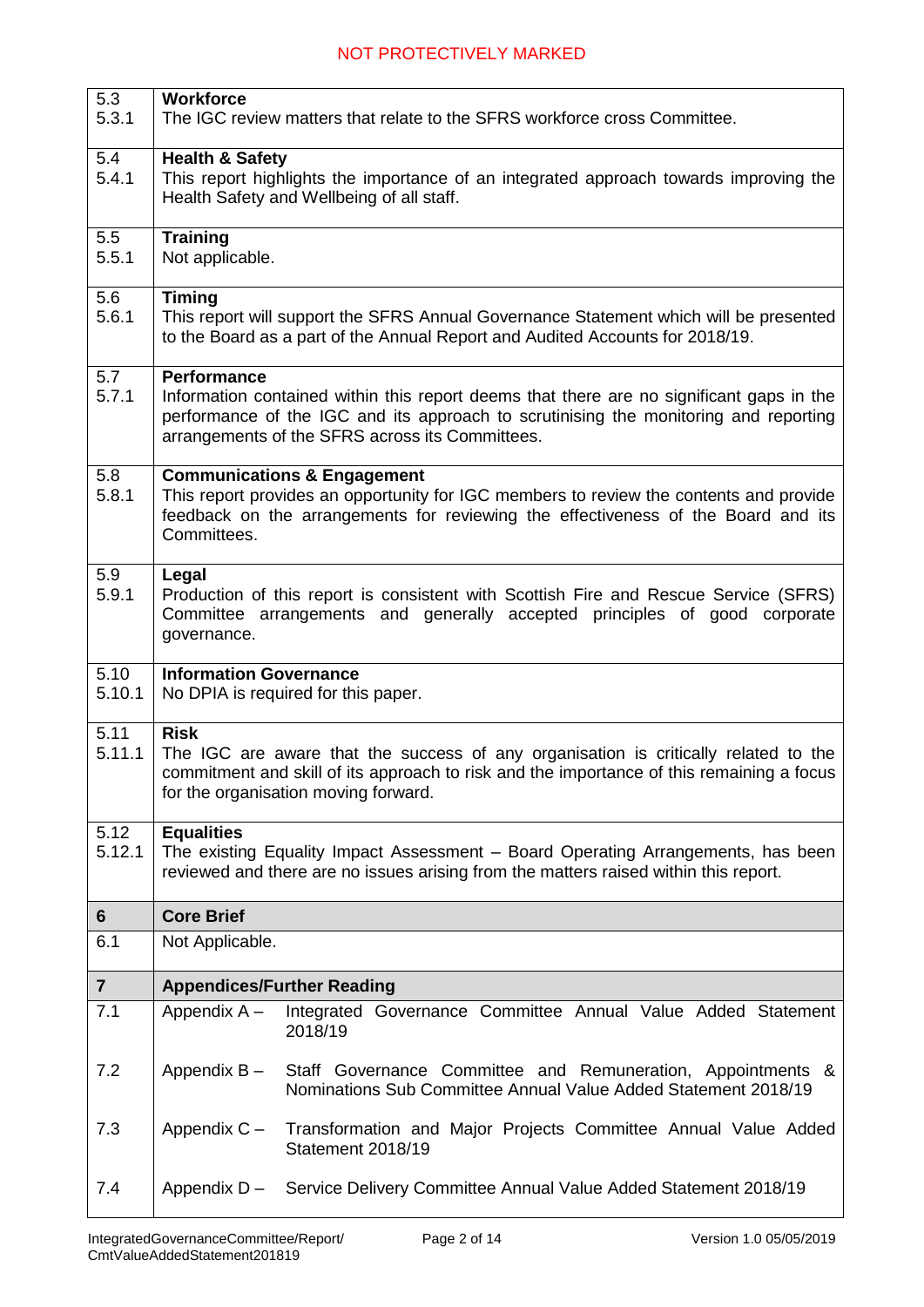| <b>Prepared by:</b>                                                                                                                                                                                                                                                                                                                                                                                                                                                                                                                 | Alasdair Cameron, Group Manager, Board Support Manager               |                     |                                                  |  |  |  |  |  |  |  |
|-------------------------------------------------------------------------------------------------------------------------------------------------------------------------------------------------------------------------------------------------------------------------------------------------------------------------------------------------------------------------------------------------------------------------------------------------------------------------------------------------------------------------------------|----------------------------------------------------------------------|---------------------|--------------------------------------------------|--|--|--|--|--|--|--|
| Sponsored by:                                                                                                                                                                                                                                                                                                                                                                                                                                                                                                                       | Dr Kirsty Darwent, Chair of the SFRS Integrated Governance Committee |                     |                                                  |  |  |  |  |  |  |  |
| <b>Presented by:</b>                                                                                                                                                                                                                                                                                                                                                                                                                                                                                                                | Dr Kirsty Darwent, Chair of the SFRS Integrated Governance Committee |                     |                                                  |  |  |  |  |  |  |  |
| <b>Links to Strategy and Corporate Values</b>                                                                                                                                                                                                                                                                                                                                                                                                                                                                                       |                                                                      |                     |                                                  |  |  |  |  |  |  |  |
| This links to SFRS Strategic Plan 2016-19 through our priorities of Governance and Social<br>Responsibility, incorporating the following associated key strategic objectives:<br>We will continue to ensure that our decision making processes are transparent and<br>evidence led.<br>We will develop a performance framework that enables the effective management of risk<br>$\bullet$<br>and supports effective scrutiny, challenge and improvement.<br>We will embed effective communication and engagement in all that we do. |                                                                      |                     |                                                  |  |  |  |  |  |  |  |
| <b>Governance Route for Report</b>                                                                                                                                                                                                                                                                                                                                                                                                                                                                                                  |                                                                      | <b>Meeting Date</b> | <b>Report Classification/</b><br><b>Comments</b> |  |  |  |  |  |  |  |
|                                                                                                                                                                                                                                                                                                                                                                                                                                                                                                                                     | <b>Integrated Governance Committee</b>                               | 13 June 2019        | <b>For Noting</b>                                |  |  |  |  |  |  |  |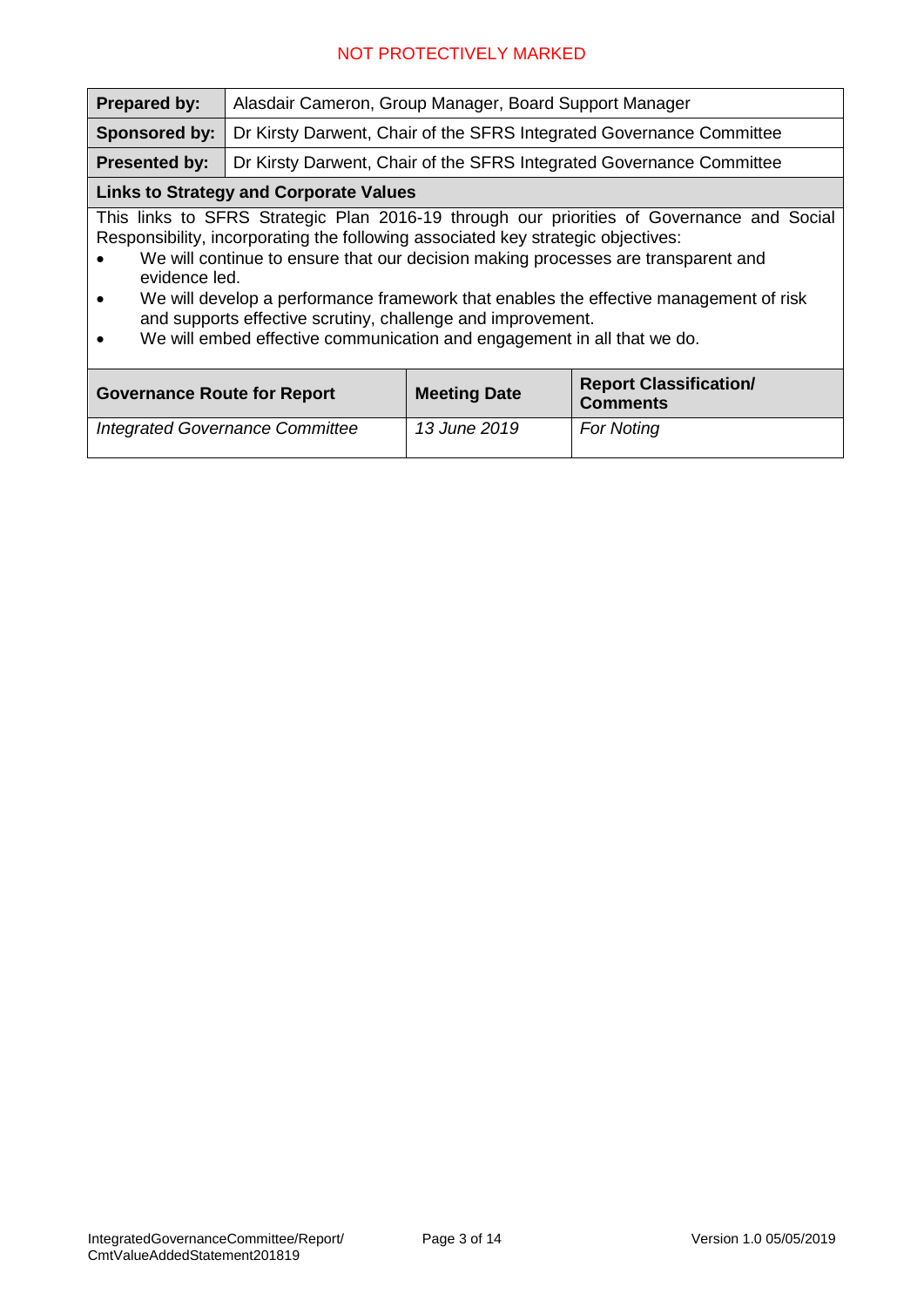**APPENDIX A**



## **Integrated Governance Committee**

### **Annual Value Added Statement**

### **2018/19**

#### **1 Purpose**

The purpose of this statement is to give an overview of the added value of the Integrated Governance Committee (IGC) over the period April 2018 – March 2019, in its role as a Committee supporting the work of the SFRS Board. The statement forms part of the annual review of effectiveness of the Board and its Committees, and is incorporated into the Service's Annual Governance Statement.

### **2 Background**

Following a review of the effectiveness of the Board and its Committee in June 2018 this subsequently resulted in the Board agreeing that the IGC, that was formally established as a 'Group' in June 2017, would become a Committee on 4 October 2018. The primary purpose being to ensure transparency across all Board and Committee activities where possible. Its overall purpose continues to be providing assurance to the Scottish Fire and Rescue Service (SFRS) Board on any themed Governance matters or areas of cross over within Committees. This Committee ensures these are discussed collectively and in more detail with each respective Chair, thereby providing a platform to help ensure a joined-up approach to our Corporate Governance.

### **3 Summary of the Committee's Work during 2018/19**

Throughout the reporting period, the Committee has been keen to ensure that it focuses discussion and analysis around improving our Corporate Governance arrangements.

*Highlights of the work during the review period 2018/19 included:*

- *Committee Workshops* The purpose of the workshop sessions were to provide the Committees with an opportunity to review their purpose, responsibilities and general business of their Committees, alongside their terms of reference and for IGC to reflect on the value each Committee brings. The general feeling is that the workshops have been worthwhile and the process is improving and becoming more streamlined with a better integrated approach towards Governance. It is felt the IGC overseeing this provides the platform needed for now, however this will be kept under continual review.
- *Performance Monitoring* This was tabled at IGC and agreed that it is a focus of all Committees. For example, the Transformation Major Projects Committee (TMPC), is now looking to focus on the performance of the whole programme rather than focusing on the individual projects in an attempt to lift scrutiny to a higher level. It was discussed how the Board fits into this with the IGC feeling this needs to be built into the new performance management system. It was also proposed there is an opportunity to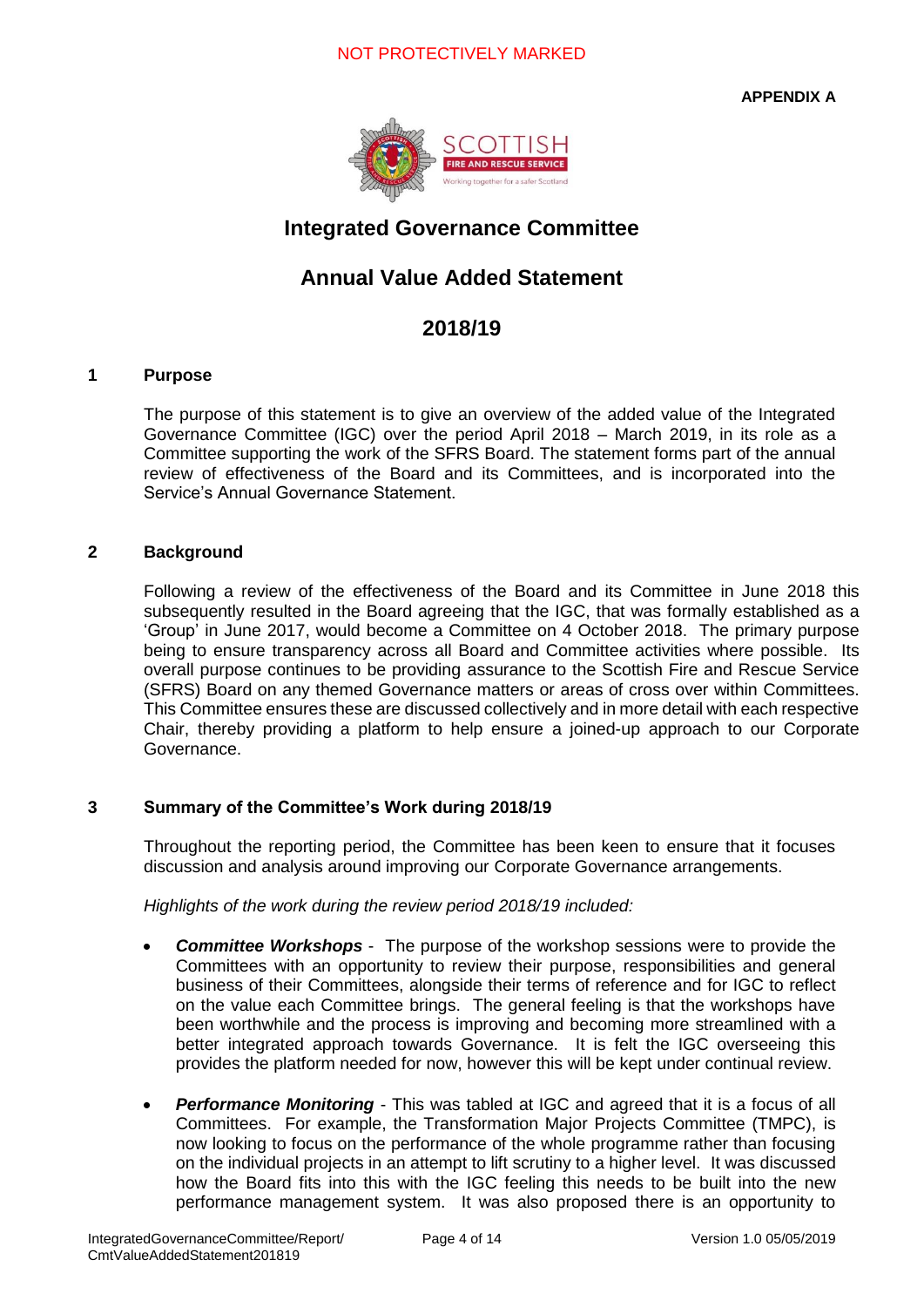reassess this as part of the new strategic plan and when the new performance monitoring system comes into place. As the SFRS is maturing as an organisation the IGC have now agreed removing 'Performance Monitoring' from their agenda and mainstreaming this into future Board conversations and Strategy Days as required.

- **Risk Registers** This was a focus of IGC to ensure a consistent approach on risk reporting across all Committees. It was agreed that a spotlight approach should be adopted where appropriate and guidance was subsequently issued in advance to responsible 'Risk Owners' for presenting spotlight reports to Committee meetings. The reporting on risk to the Board was also raised and it was felt that this required to be consistent to provide assurance. This is now achieved through the Committee minutes and supplementary narrative from the Committee Chairs at all Board meetings.
- **HMFSI** It was confirmed that the Service Delivery Committee (SDC) would remain as the primary Committee to scrutinise all HMFSI reports, however will provide any other Committee with exception reports where appropriate. An annual report continues to be presented at the Audit and Risk Assurance Committee (ARAC) to highlight the work of the HMFSI over the course of the reporting year and look forward. It was confirmed that the Executive Performance Improvement Forum (PIF) will continue to create action plans that will guide all HMFSI Report Recommendations through the approved Governance routes to the SDC with updates given to the Board as this approach has been working well throughout 2018/19. It was acknowledged that the new HMFSI Scrutiny Plan had been developed. The plan would replace the previous annual report and business plans and would outline work undertaken from 2016/17, together with ongoing work and future planned reviews.
- *Common Themes* It was noted there is a continuing possibility of double handling around for example, Transformation Projects. The Committee are aware of the issue and agree it will be dealt with as it arises. It discussed that this along with any other area of business being heard at more than one Committee, can be better handled through good communication between Committee Chairs as well as the Board Support Team picking up on any overlapping issues. Training was also given as an example and seems to be a subject that is most likely to appear at several Committees. It should be communicated that the teams themselves should feel able to make the Board and Committees aware if they have presented the same information on more than one occasion.

### **4 Future Work Priorities of the Committee**

- The IGC will continue to provide assurance to the SFRS Board on any themed Governance, Risk, or areas of cross over for all Committees, ensuring these are appropriately considered to a greater level of detail, with each respective Chair, than would be possible at meetings of the Board. This will continue to provide a platform to help ensure a joined-up approach to Corporate Governance.
- The SFRS's new Head of Corporate Governance, will be attending all Committee meetings and provide his reflection moving forward on Committee business / relationships as part of our continual review of Committee structures.

### **5 Actions to Improve the Committee's Governance Arrangements**

The IGC Terms of Reference were reviewed in March 2019 to ensure that they are an accurate representation of the responsibilities expected of the Committee and to simplify and standardise approaches where possible across all Committees of the Board. The overall purpose of the Committee is to provide assurance to the SFRS Board that issues identified specific to Governance of Committees are discussed across the Board, thereby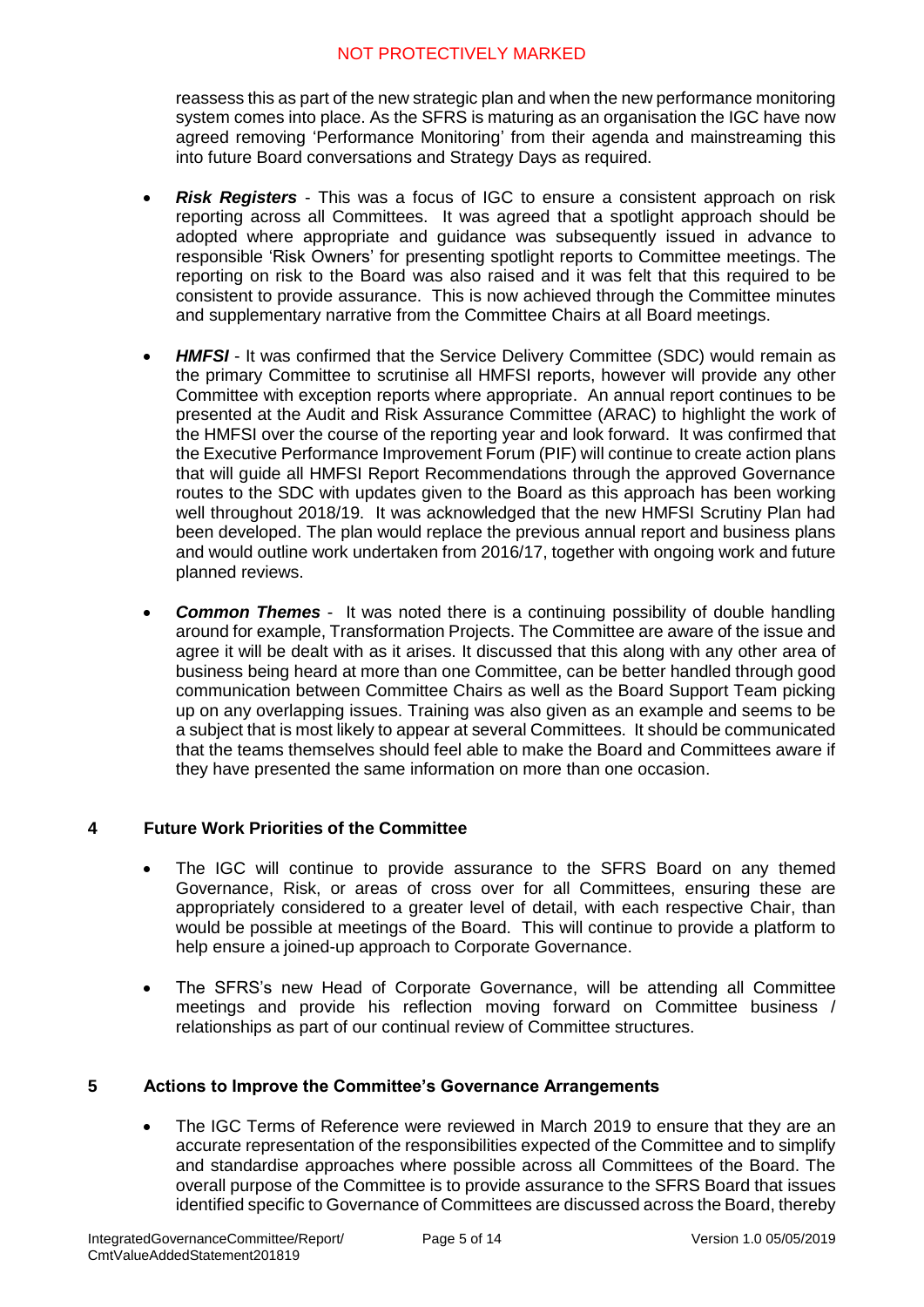ensuring a joined-up approach to our Corporate Governance arrangements. The Committee is authorised by the Board to make decisions within their limits of responsibilities under these Terms of Reference. Along with all staff, the Board and its Committees have a key part to play in embedding and living 'Our Values', developed as a result of staff views on what they value most about working within SFRS.

- An interim measure has been put in place to append Equality Impact Assessments (EIA's) to all relevant Board reports with the SFRS Diversity Manager working on a platform to host these on the SFRS Website in the future, this has been well received by the Board.
- During discussions it was agreed that the Committees need to have confidence that the other Committees were adequately scrutinising their areas of business. Therefore, along with the responsible Chairs, the Board Support Team, moving forward are to assist by highlighting any areas of duplication to the Committee Chair and/or IGC.
- The IGC reviewed their approach to Forward Planning, and have now incorporated the new standardised approach across all Committees, by including the classification of each report coming before the Committee this will improve the Governance of reporting of papers and ensure a forward-looking approach is taken.

**Dr Kirsty Darwent Chair of Integrated Governance Committee June 2019**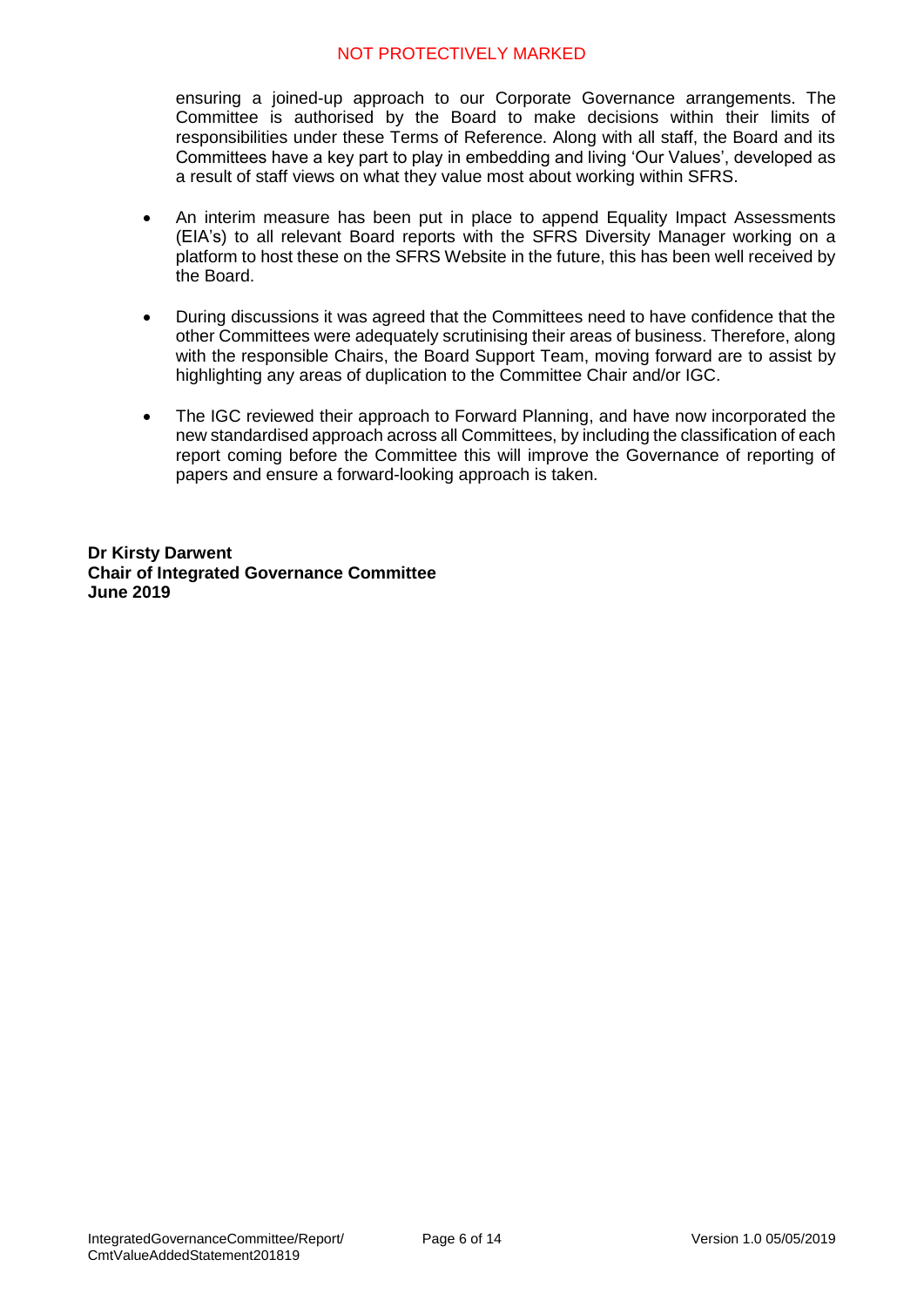

### **Staff Governance Committee & Remuneration, Appointments and Nominations Sub-Committee.**

### **Annual Value Added Statement**

### **2018/19**

### **1 Purpose**

The purpose of this statement is to give an overview of the added value of the Staff Governance Committee (SGC) and Remuneration, Appointment and Nominations Sub-Committee (RANSC) over the period April 2018 – March 2019, in its role as a Committee supporting the work of the SFRS Board. The statement forms part of the annual review of effectiveness of the Board and its Committees, and is incorporated into the Service's Annual Governance Statement.

### **2 Background**

The overall purpose of the SGC and RANSC is to provide strategic advice and direction on matters affecting employees and to ensure that arrangements support the strategic aims and ethos of the SFRS.

#### **3 Summary of the Committee's Work during 2018/19**

Throughout the reporting period, the Committee has been keen to ensure that it focusses discussion and analysis around key aspects of work as detailed below.

*Highlights of the work during the review period 2018/19 included:*

- Monitoring of POD Progress and Performance through regular monitoring reports and consideration of performance indicators
- Workshops were arranged to review the Committees role and responsibilities and the POD progress and performance report in more detail.
- Balancing the Workforce Profile Action Plan review continued and Gender Pay Gap report drafted, to be published by April 2019.
- Positive Action initiatives undertaken. Four sessions with specific focus on women as an underrepresented group, taken place within the Service Delivery areas and attended by over 160 women.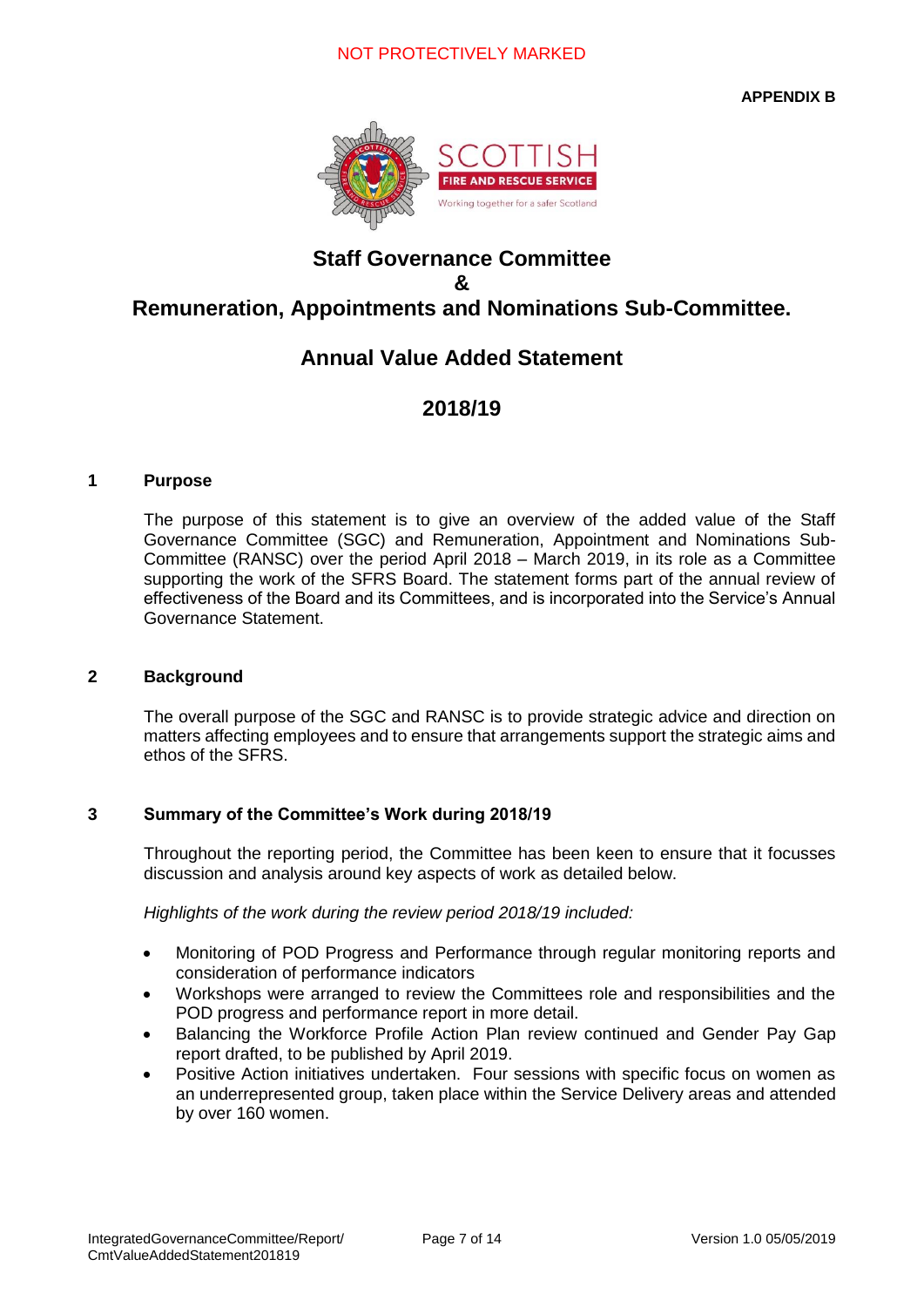- Working with Skills Development Scotland a pilot of the Career Ready Programme has been introduced and programme of work experience developed to allow young people to experience the range of opportunities within the SFRS. This will progress through 2019/20.
- Policy Forward Planning schedule continues to be monitored and adapted support legislative changes and SFRS priorities. Recommendations by SGC regarding which policies should go to the Committee for approval have been implemented.
- The Firefighter Modern Apprenticeship Framework has been introduced with 258 trainee Firefighters progressing through the Framework.
- The phased implementation of the Learning and Development Framework continues. Following on from the Executive Development Centre, the Strategic Development Centre has taken place, with 14 participants progressing through this.
- An Induction Process and Checklist applicable to all new employees has been developed and implemented.
- The work around the Redundancy Modification Order has continued to be monitored. There have been no legislative changes however SFRS have continued to support the principles of the legislation.
- Actions taken regarding the Strategic Risk Register have continued to be monitored, with regular spotlight on individual risk
- Further and Higher Education Policy has been developed and implemented.
- Through the work of RANSC, supported the conclusion of negotiations on behalf of the employer for the harmonisation of uniformed terms and conditions and progressing RDS terms and conditions.

The Committee reviewed its Terms of Reference in March 2019 to ensure its focus and responsibilities remained current and relevant. The proposed amendments to the Terms of Reference were subsequently agreed by the Board in April 2019.

### **4 Future Work Priorities of the Committee**

The business which comes before the SGC does not vary significantly from year to year and is primarily intended to obtain assurances on behalf of the Board, who are the statutory employer of all SFRS staff, regarding matters affecting employees. The RANSC formally report to the SGC after each meeting. The business of the SGC is set out in the Terms of Reference. Reviews of the POD Quarterly Performance Report and Committee Forward Plan feature regularly on the SGC agenda and these enable future work priorities to be set. A significant achievement (concluded by ballot result on 20 April 2018) was the agreement with representative bodies regarding the harmonisation of terms and conditions for uniformed whole-time staff which had, since the inception of the single national service, varied across the eight antecedent Service areas.

The harmonised arrangements came into effect from October 2018. Work continues with the representative bodies to reach a final, formal offer for harmonisation of RDS Ts and Cs; a particularly complex aspect is defining the appropriate time requirement for drill night training for RDS staff in antecedent services where 3 hours per week was not the contractual requirement.

There is further work to be carried out regarding the review of the performance report.

Ongoing monitoring of the outcomes against the staff survey, the positive action strategy and the Balancing workforce profile action plan will all continue.

A review of the Committee responsibilities in relation to Dismissal Appeals is planned to take place, with may result in a review of key SFRS policy.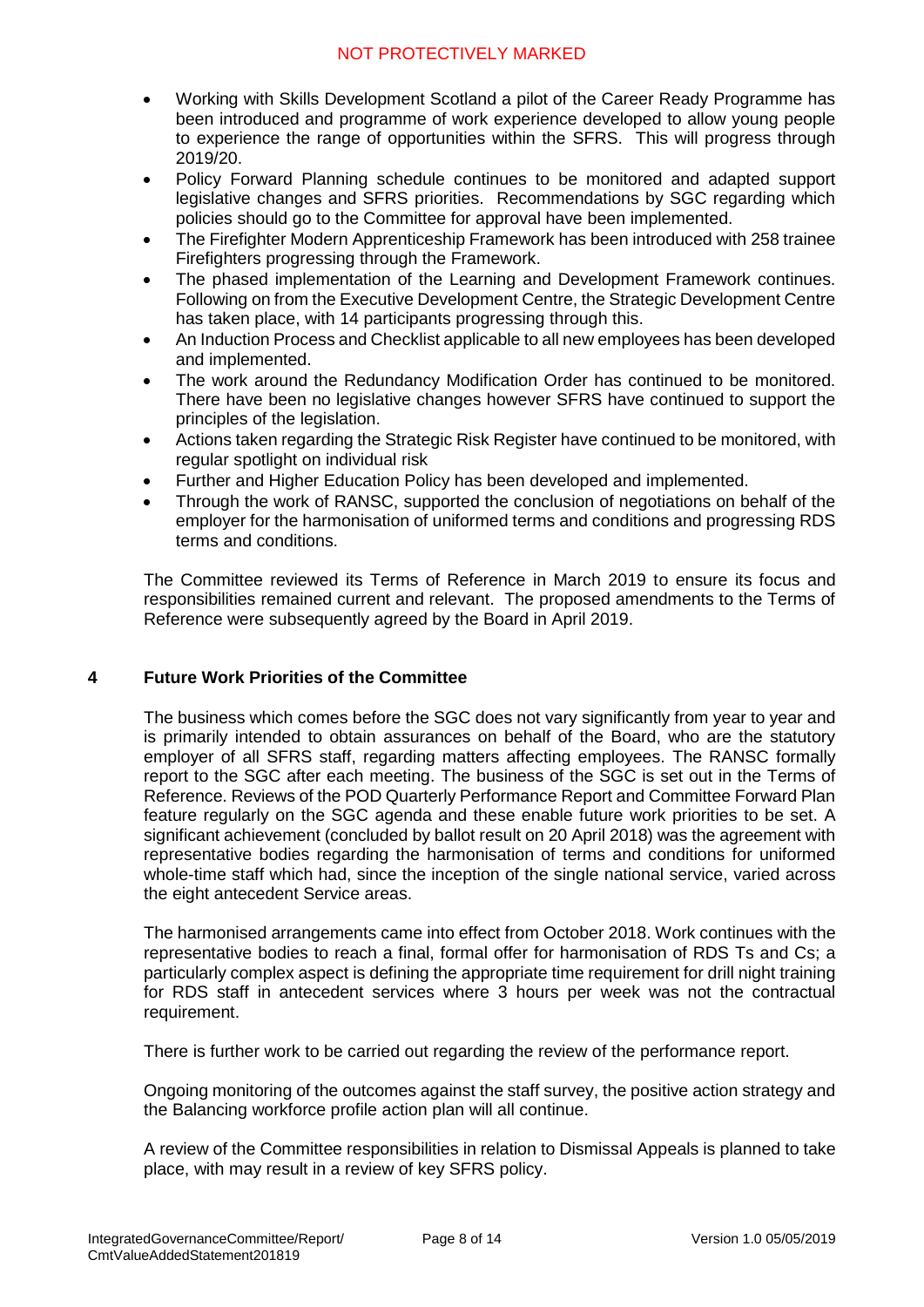### **5 Actions to Improve the Committee's Governance Arrangements**

The SGC and RANSC Terms of Reference were reviewed and amended by Committee's members in March 2019 and subsequently approved by the Board in April 2019. These will kept under review as necessary throughout 2019/20.

Throughout this reporting year the Committee membership was reviewed with Bill McQueen stepping down as Chair of the Committee, however remaining as a member of the Committee with Primrose Stark assuming the role as new Chair. There was also the retiral of Board member Robin Iffla with new Board member Malcolm Payton being appointed onto the Committee in October 2018. Looking forward into 2019/20 Committee member Anne Buchanan will perform the role as Deputy Chair to provide greater resilience and development opportunities for the future.

A 16 question survey of all past and present SGC members was undertaken in April/May 2018 to obtain views as to the effectiveness on the SGC and to identify possible ways of making the Committee more effective and its outcomes were presented to the SCG at their June '18 meeting and taken forward into the next annual review period to ensure continuous improvement in how the SGC functions. Survey responses concluded that the SGC had the right skills and experience, was well led and well supported by POD colleagues, met with appropriate frequency, and provided good assurance to the Board.

The success of any organisation is critically related to the commitment and skill of its employees, and to its adherence to the culture and values it espouses. These in turn are underpinned by the policies and procedures it has in place, the arrangements and opportunities for learning, training and development of staff so they may attain their full potential, and the quality of engagement and relations between the organisation and its representative bodies. The work of the SGC and its RANSC seeks to assist the Chief Officer, the SLT and the POD Director and her team to plan and deliver effective policies and actions in this regard and to provide appropriate assurance to the Board accordingly. It is recommended that the SGC and RANSC continue to operate in this capacity.

**Primrose Stark Chair of Staff Governance Committee and; Remuneration, Appointments, Nominations Sub Committee. June 2019**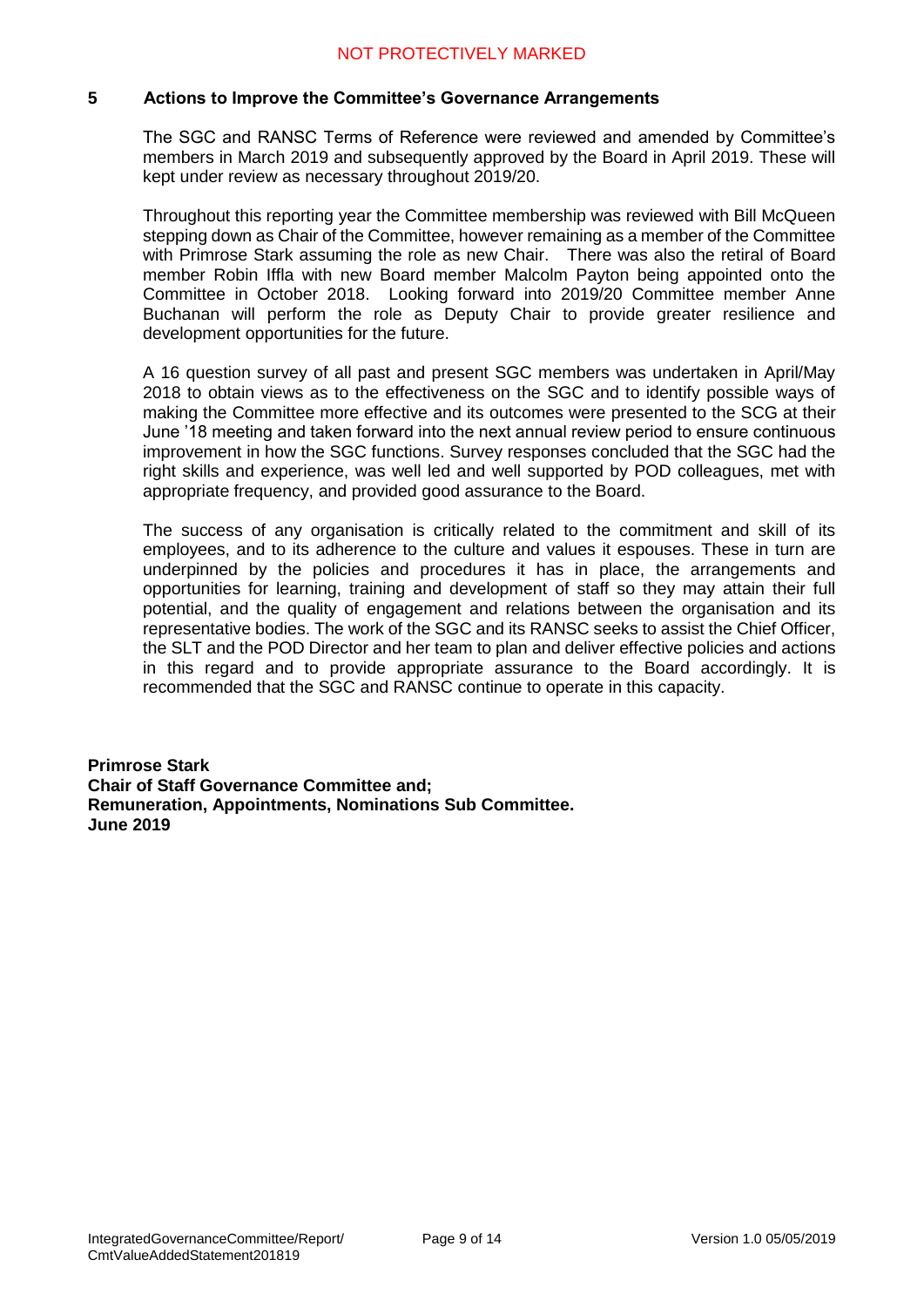**APPENDIX C**



## **Transformation and Major Projects Committee**

## **Annual Value Added Statement**

### **2018/19**

### **1 Purpose**

The purpose of this statement is to give an overview of the added value of the Transformation and Major Project Committee (TMPC) over the period April 2018 – March 2019, in its role as a Committee supporting the work of the SFRS Board. The statement forms part of the annual review of effectiveness of the Board and its Committees, and is incorporated into the Service's Annual Governance Statement.

### **2 Background**

The Transformation and Major Project Committee, previously known as the Service Transformation Committee, was originally formed in 2013. The year 2017/18 was a transitional year for the Committee and its work, moving from overseeing and formally closing the 2013-2016 Transformation Programme (through which the integration of 8 previous services into one Scottish FRS was managed), to establishing the governance routes through which the next phase of transformation of SFRS will be overseen and scrutinised, and agreeing the building blocks of the new Service Transformation Programme. As a result, it was deemed more appropriate for the Committee to review its Terms of Reference and focus, which resulted in a name change to the Transformation and Major Project Committee, approved by the Board in December 2017. The Committee continues to serve by providing assurance to the Board, via the Chair of the Committee, through oversight and direction on the development and achievement of the Service's Transformation Programme and Benefits Realisation Plan, together with oversight and scrutiny towards the delivery of any Major Projects in line with the Service's vision. The role of the Committee also includes agreeing an acceptable risk profile and thresholds for the Programme, ensuring resilience in the scale and rate of adoption of change across the Service, ensuring delivery within agreed costs and time related boundaries, as well as providing direction on priorities.

### **3 Summary of the Committee's work during 2018/19**

Throughout the reporting period, the Committee has been keen to ensure that it focusses discussion and analysis around key aspects of transformation and major projects.

The Committee reviewed its Terms of Reference in February 2019 to ensure its focus and responsibilities remained current and relevant. The proposed amendments to the Terms of Reference were subsequently agreed by the Board in April 2019.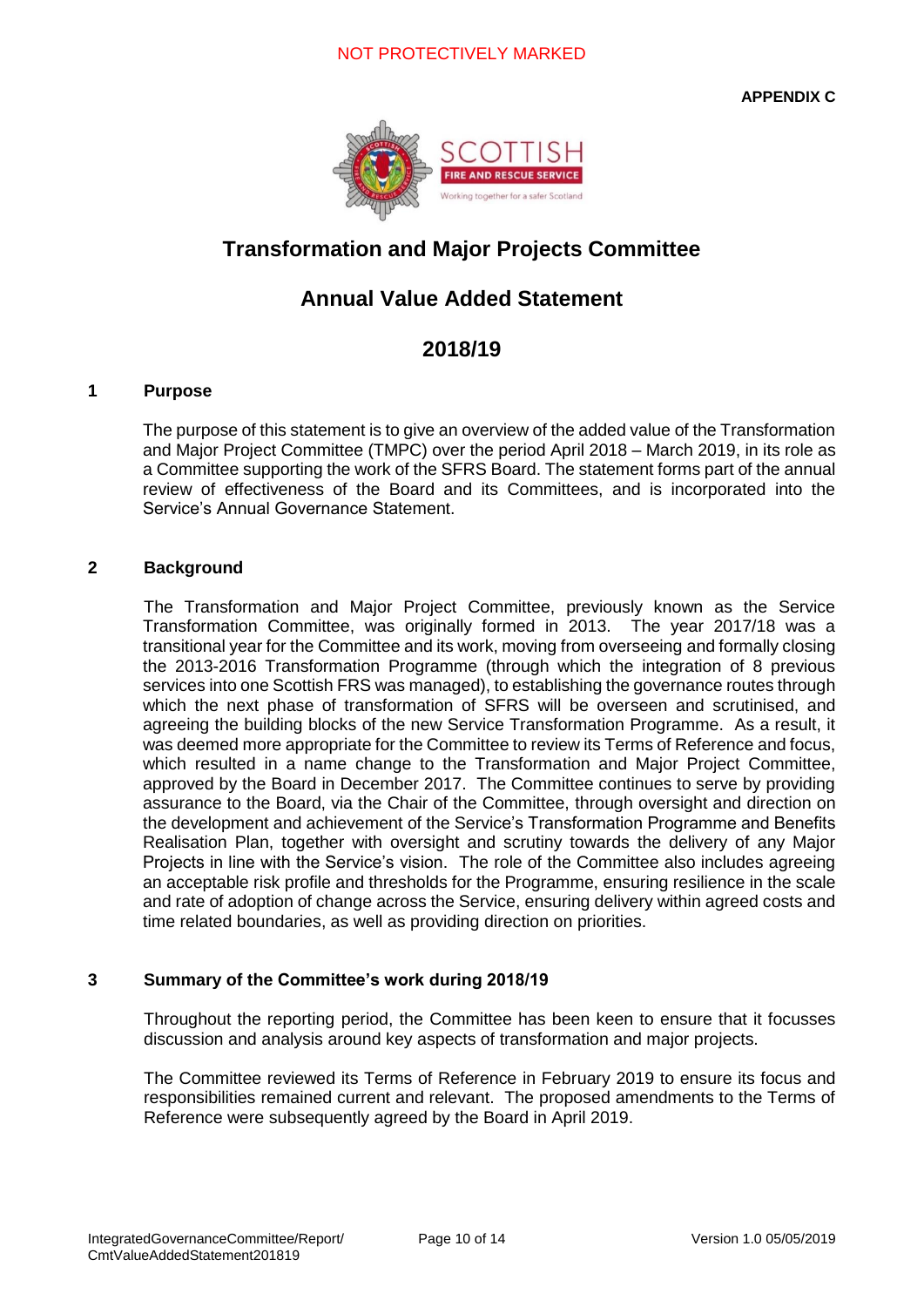### *Programme Governance - Transformation and Major Projects*

Following the formation of the Programme Office in 2017/18 it has allowed for a co-ordinated approach to be taken across this area of business. The Programme Office continues to mature and establish itself in its new role. The Committee worked in partnership with the Programme Office to: -

- further develop the risk tracking and risk monitoring for individual projects, with a view to gaining better insight of risks that may affect the delivery of the Programme as a whole
- establish an overview of and seek assurance on the communication and engagement activity surrounding the Service's Transformation Consultation
- receive the report of the SG Gateway Review of the Programme and monitor the actions taken in response to its recommendations
- develop the methodology for benefits mapping, and establish the need for a high-level Benefits Realisation Plan for Service Transformation
- agree new reporting templates for projects and in particular a new Programme Dashboard, providing better oversight of the Programme as a whole

### *New Transformation and Major Projects*

The Committee reviewed (in private session where appropriate) project briefs/outlines or, depending on the state of development of a project, project dossiers amongst others for:-

- Soft Facilities Management
- Out of Hospital Cardiac Arrest
- Safe and Well
- New Duty System (outline)
- Terms and Conditions (outline)
- Youth Volunteer Schemes
- Retained and Volunteer Duty System Strategy
- Training and Development Review

#### *Ongoing Transformation and Major Projects*

During the course of the year a number of major projects have been ongoing and those that are of critical importance to the Service have been closely monitored by the Committee, in particular: -

- Command and Control Mobilising System
- Operational Intelligence
- Training facilities Newbridge
- Rapid Response Units (RRU) Implementation
- Rural Full-Time Posts

#### *Projects Closed*

During 2018-19 a number of projects from the 2013-16 Transformation Programme came forward for final closure, and the Committee agreed their closure on receipt of satisfactory evidence of benefits delivered and, where appropriate, assurance on any outstanding areas being managed as business as usual. Amongst the 2013-16 projects closed were: -

- Standardisation of Operational Policy, Procedure, Guidance and Information
- **Strategic Approach to National Risk Reduction**
- Property Disposals
- Review of Specialist Equipment
- Telephony Rationalisation
- HR and Payroll (single system)
- Vehicle and Equipment workshops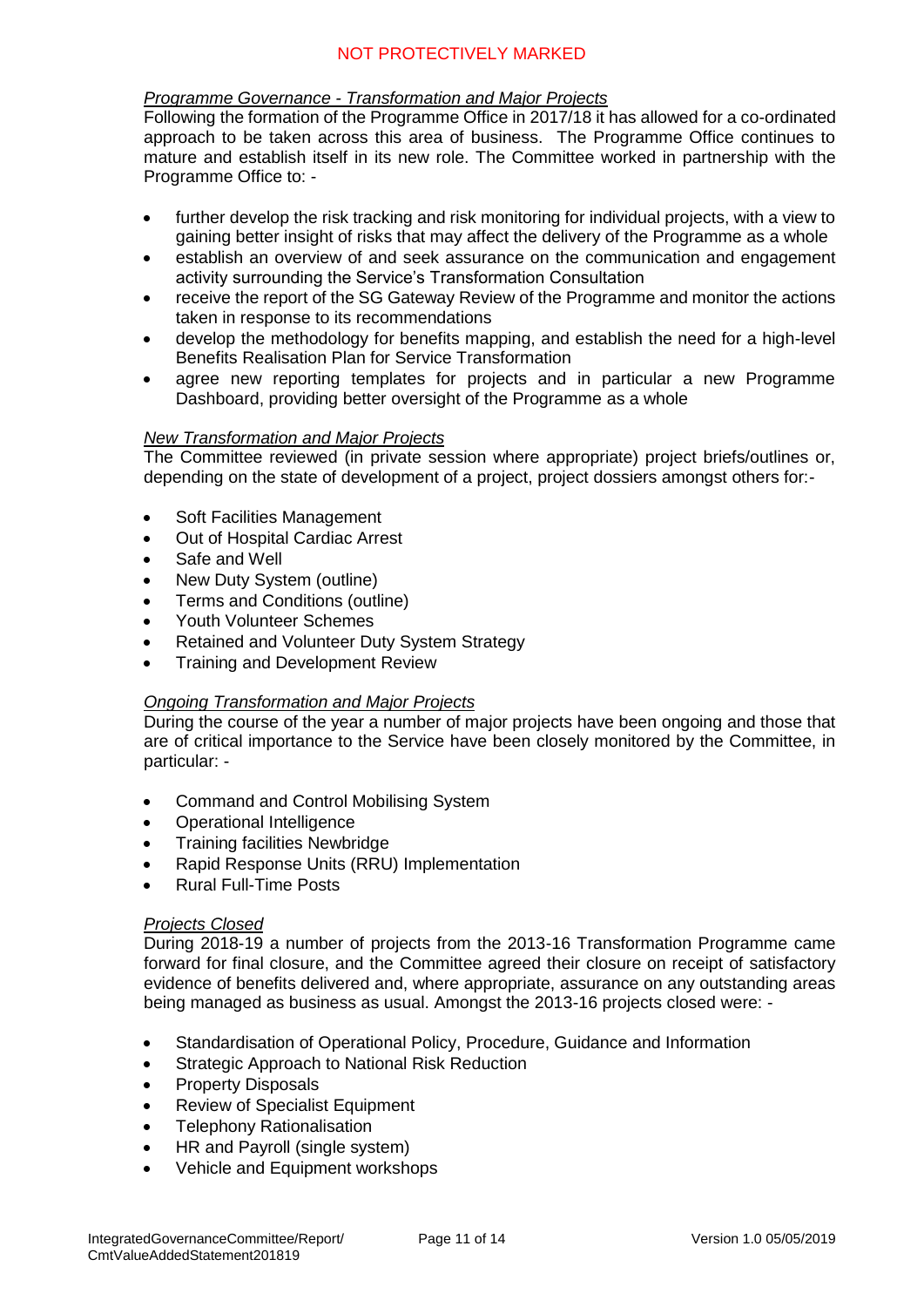#### **4 Future work priorities of the Committee**

As work to deliver key aspects of the Service's transformation programme will gather further pace during 2019/20, priorities will continue to be to closely monitor progress around key projects, and in particular seek assurance in relation to capacity to deliver and meet critical milestones in the financial planning.

As the Service moves forward with its development and transformational change, the Committee will need to be aware of any significant changes that may impact on the way in which this evolves. In particular, the Committee will be seeking scrutiny and assurances regarding critical projects, such as the Command and Control Mobilising System project, and the impact from a major projects perspective.

The Committee intends to devote more time to ensure future business brought to the Committee is timely and appropriate, achieving this through having more agile agenda and forward planning arrangements in place.

### **5 Actions to improve the Committee's Governance Arrangements**

The improvements that will be implemented during 2019/20 to optimise the Committee governance and effectiveness are:

- To debrief each meeting in private to ensure that the meeting arrangements are fulfilling the requirements of Committee members and Terms of Reference.
- Hold a workshop with Committee members in October 2019 to discuss Committee performance, activity and skills mix.
- Meet at least annually with the relevant Director(s) to ensure alignment with Terms of Reference and strategic objectives.
- Ensure that relevant areas of good practice are reported to the Board.
- Ensure a close liaison with the Executive's Performance Improvement Forum.
- Participate in and represent the Transformation and Major Projects Committee at meetings of the Integrated Governance Committee.
- Conduct informal benchmarking discussions with diverse organisations to understand best practice regarding strategic assurance, quality and risk management.

The role of the Committee, in the Terms of Reference agreed by the Board in April 2019, continues to be to oversee the implementation of the vision of the Board in relation to transformation and major projects. The Committee has and will continue to review its own governance arrangements to enable it to operate effectively while continuing to work closely with the Programme Office as it continues to mature.

### **Marieke Dwarshuis Chair of Transformation and Major Projects Committee May 2019**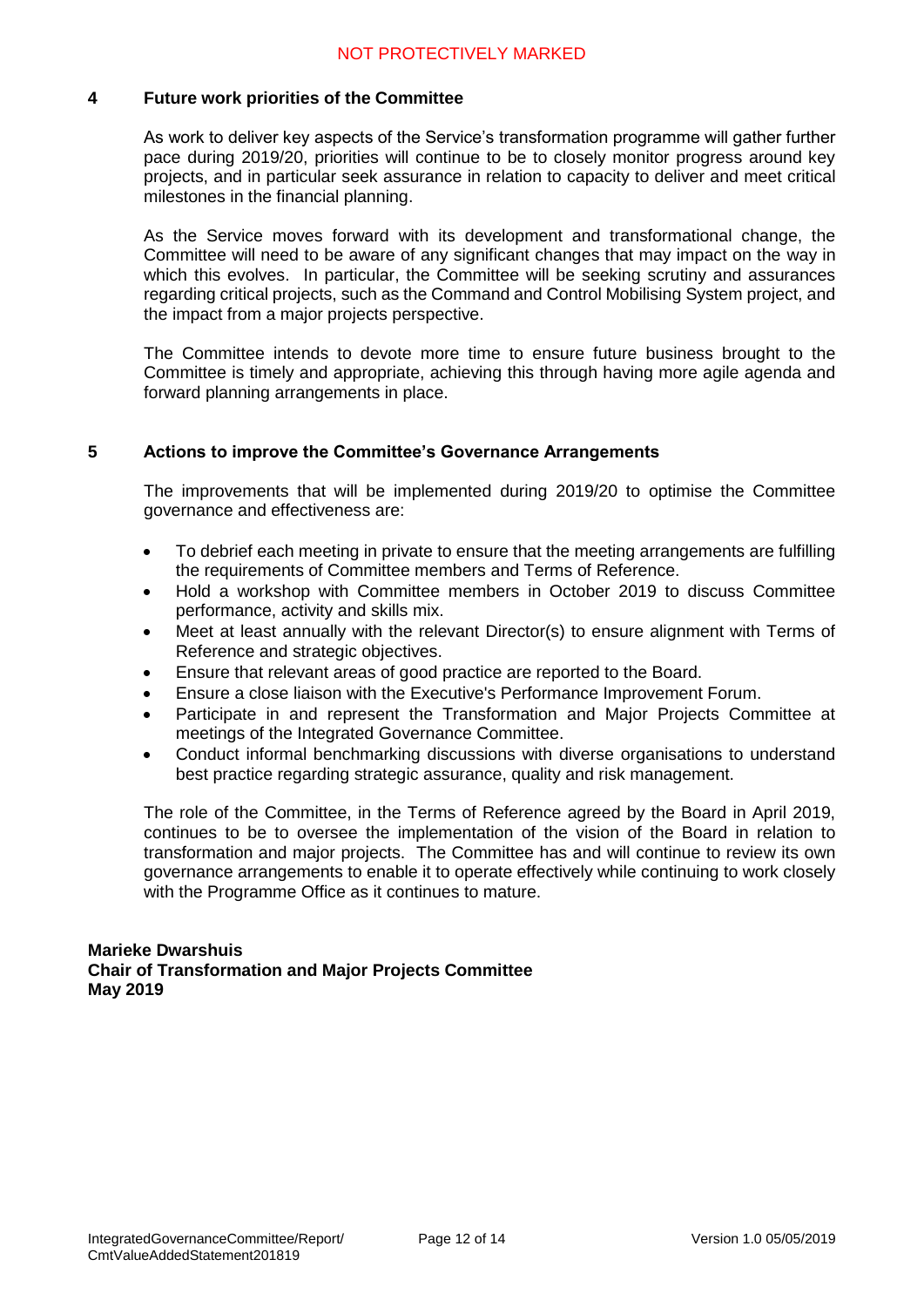**APPENDIX D**



## **Service Delivery Committee**

## **Annual Value Added Statement**

### **2018/19**

#### **1 Purpose**

The purpose of this statement is to give an overview of the added value of the Service Delivery Committee (SDC) over the period April 2018 – March 2019, in its role as a Committee supporting the work of the SFRS Board. The statement forms part of the annual review of effectiveness of the Board and its Committees, and is incorporated into the Service's Annual Governance Statement.

### **2 Background**

The Service Delivery Committee was formed in April 2017 and serves to provide assurance to the Board, via the Chair of the Committee, on the ongoing safety, risk management, performance and quality management of business as usual operations.

### **3 Summary of the Committee's Work**

Throughout the reporting period, the Committee has been keen to ensure that it focusses discussion and analysis around key aspects of operations and performance. To support this, a review of the Directorate Statements of Assurances was conducted mid-year in order to ensure they continue to provide the necessary information to enable members to derive assurances of high-quality operations and performance.

Following a change in Chair of the Committee, a Service Delivery Committee review workshop was held in January 2019 with the aim of refreshing the way in which operational performance assurances are gained and reviewing the Terms of References, with a view to simplification and clarity; both these aims were achieved.

Some specific examples throughout 2018/19 of the Committee's work are as follows:

- Benchmarking workshop reviewing a draft statistics comparison tool that could compare statistics across the UK, and benefits this could bring to compare performance with similar scale organisations.
- Presentations around critical incidents and how the Service is identifying lessons learned to improve its Service Delivery.
- Review the options and approach the Service is considering in relation to Unwanted Fire Alarm System responses.